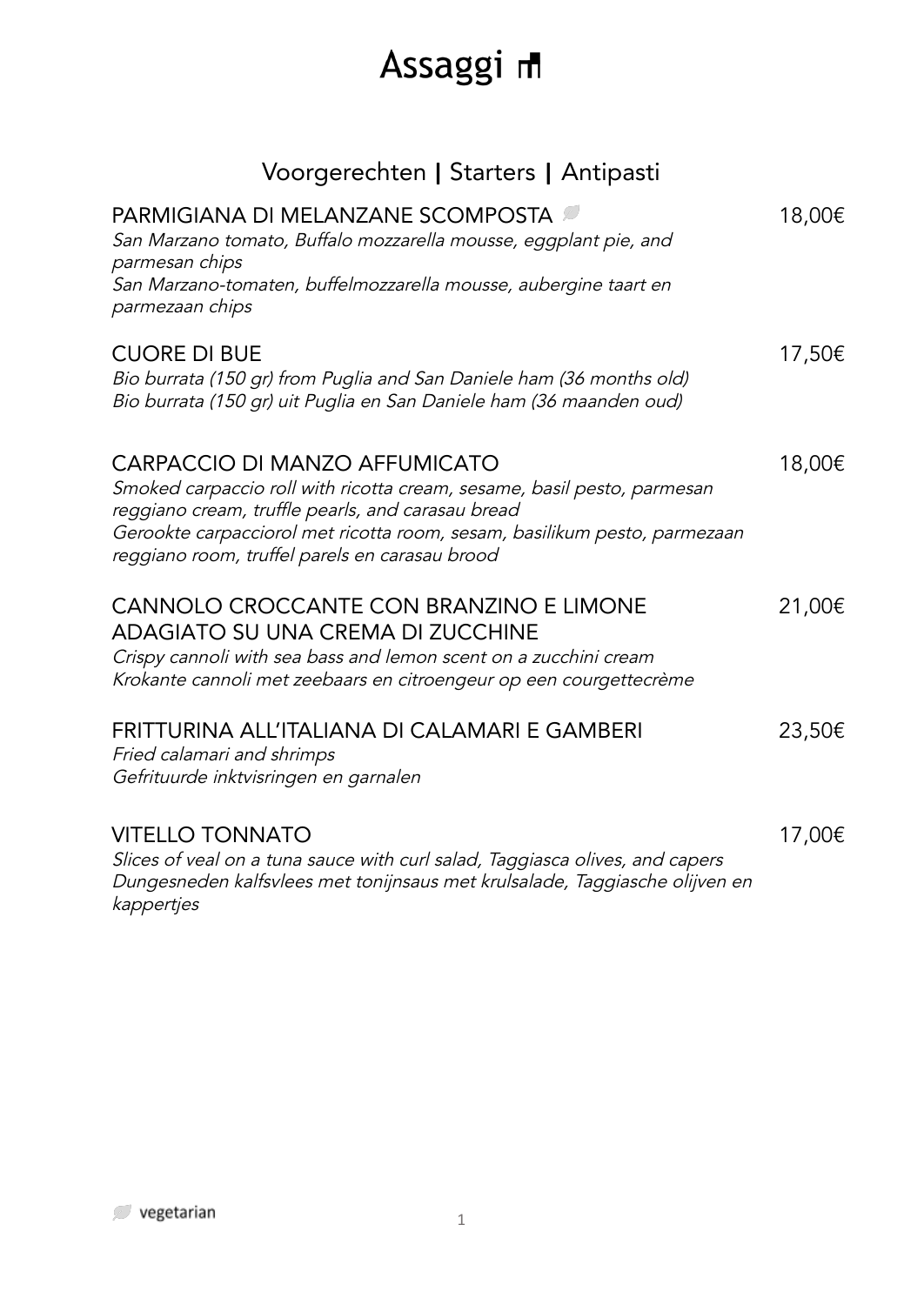| Soepen   Soups   Zuppe                                                                                                                                                |            |
|-----------------------------------------------------------------------------------------------------------------------------------------------------------------------|------------|
| ZUPPA DI POMODORO E BASILICO<br>Tomato and basil soup<br>Tomaat en basilicumsoep                                                                                      | 12,00€     |
| Bijgerechten   Side Dishes   Contorni                                                                                                                                 |            |
| MELANZANE ALLA GRIGLIA<br>Gegrilde aubergine<br>Grilled eggplant                                                                                                      | $5,00 \in$ |
| Salades   Salads   Insalate                                                                                                                                           |            |
| INSALATA DI PERE E FORMAGGIO CON PINOLI<br>Pear and cheese salad with pine nuts and truffle honey<br>Peer en kaassalade met pijnboompitten en truffelhoning           | 13,50€     |
| INSALATA CON FORMAGGIO DI CAPRA 2<br>Goat cheese, red lentils, beetroot, radish, and balsamic vinegar<br>Geitenkaas, rode linzen, rode biet, radijs en balsamicoazijn | 15,50€     |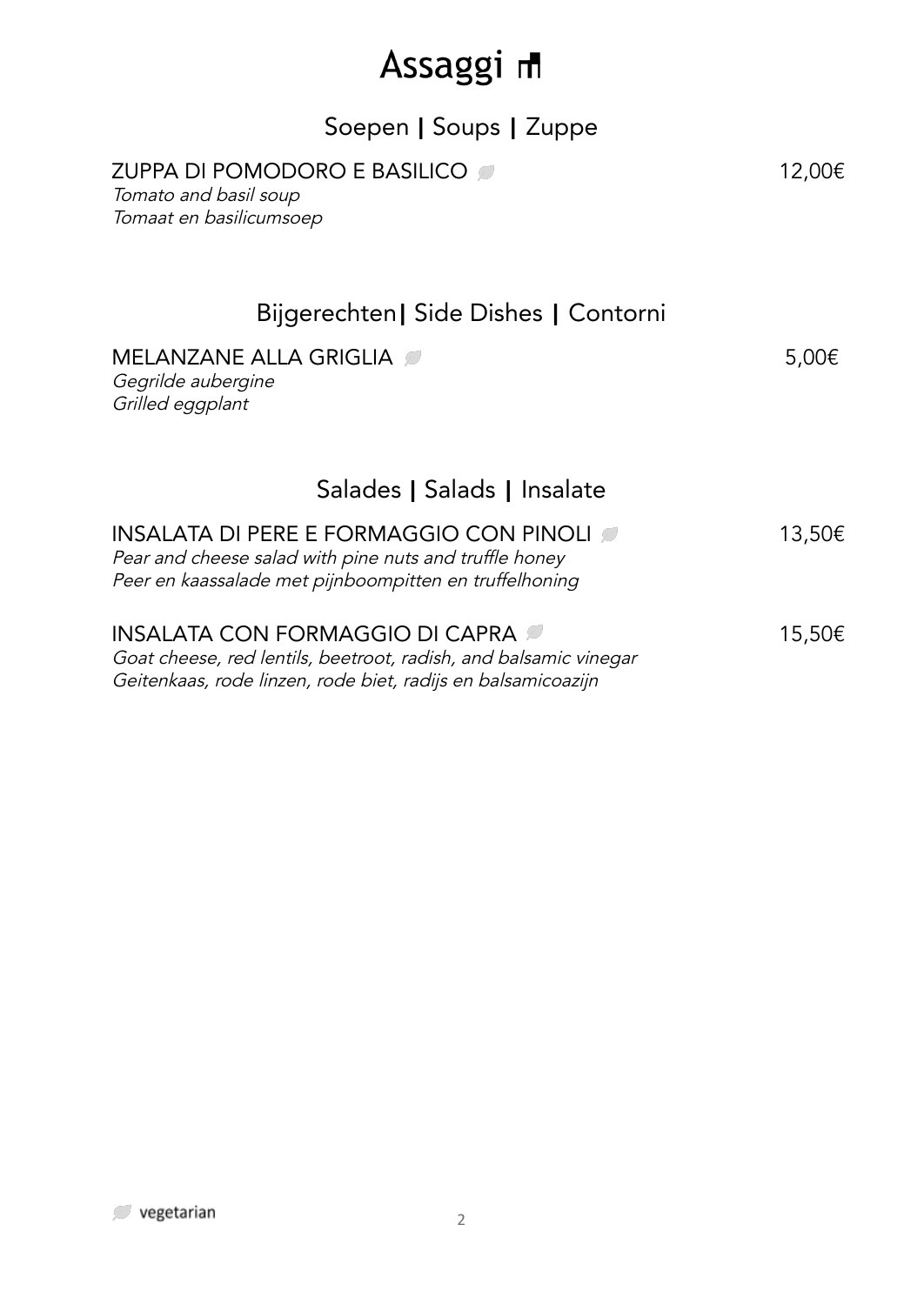### **|** Pizza **|**

| <b>BUFALA</b><br>San Marzano DOP tomatoes, buffalo mozzarella, basil<br>San Marzano DOP tomaten, buffelmozzarella, basilicum                                                                                                                                                         | 17,50€ |
|--------------------------------------------------------------------------------------------------------------------------------------------------------------------------------------------------------------------------------------------------------------------------------------|--------|
| <b>TAGGIASCA</b><br>San Marzano DOP tomatoes, mozzarella, olives taggiasche, capers, onion<br>San Marzano DOP tomaten, mozzarella, olijven taggiasche, kappertjes, ui                                                                                                                | 18,00€ |
| <b>DIAVOLETTA</b><br>San Marzano DOP tomatoes, mozzarella, spicy salami Milano<br>San Marzano DOP tomaten, mozzarella, pittige salami Milano                                                                                                                                         | 19,00€ |
| Witte Pizza   White Pizza   Pizza Bianca                                                                                                                                                                                                                                             |        |
| (dough rested for 48 hours)                                                                                                                                                                                                                                                          |        |
| <b>ASSAGGI SPECIAL</b><br>Fiordilatte mozzarella from the mountains of Agerola, San Daniele ham (36<br>months old) with fresh burrata (150 gr) on top<br>Fiordilatte mozzarella uit de bergen van Agerola, San Daniele ham (36<br>maanden oud) met verse burrata (150 gr) erop       | 21,00€ |
| <b>ALTOMARE</b><br>Fiordilatte mozzarella from the mountains of Agerola, zucchini cream, bio<br>speck, prawns<br>Fiordilatte mozzarella uit de bergen van Agerola, courgettecrème, bio spek,<br>gamba's                                                                              | 24,00€ |
| <b>GOLD &amp; TARTUFO PREMIUM PIZZA</b><br>24k gold, mozzarella, white truffle crème, white truffle oil, fresh black truffle,<br>pistachio, bio burrata (125g)<br>24k goud, mozzarella, witte truffelcrème, witte truffelolie, verse zwarte truffel,<br>pistache, bio burrata (125g) | 75,00€ |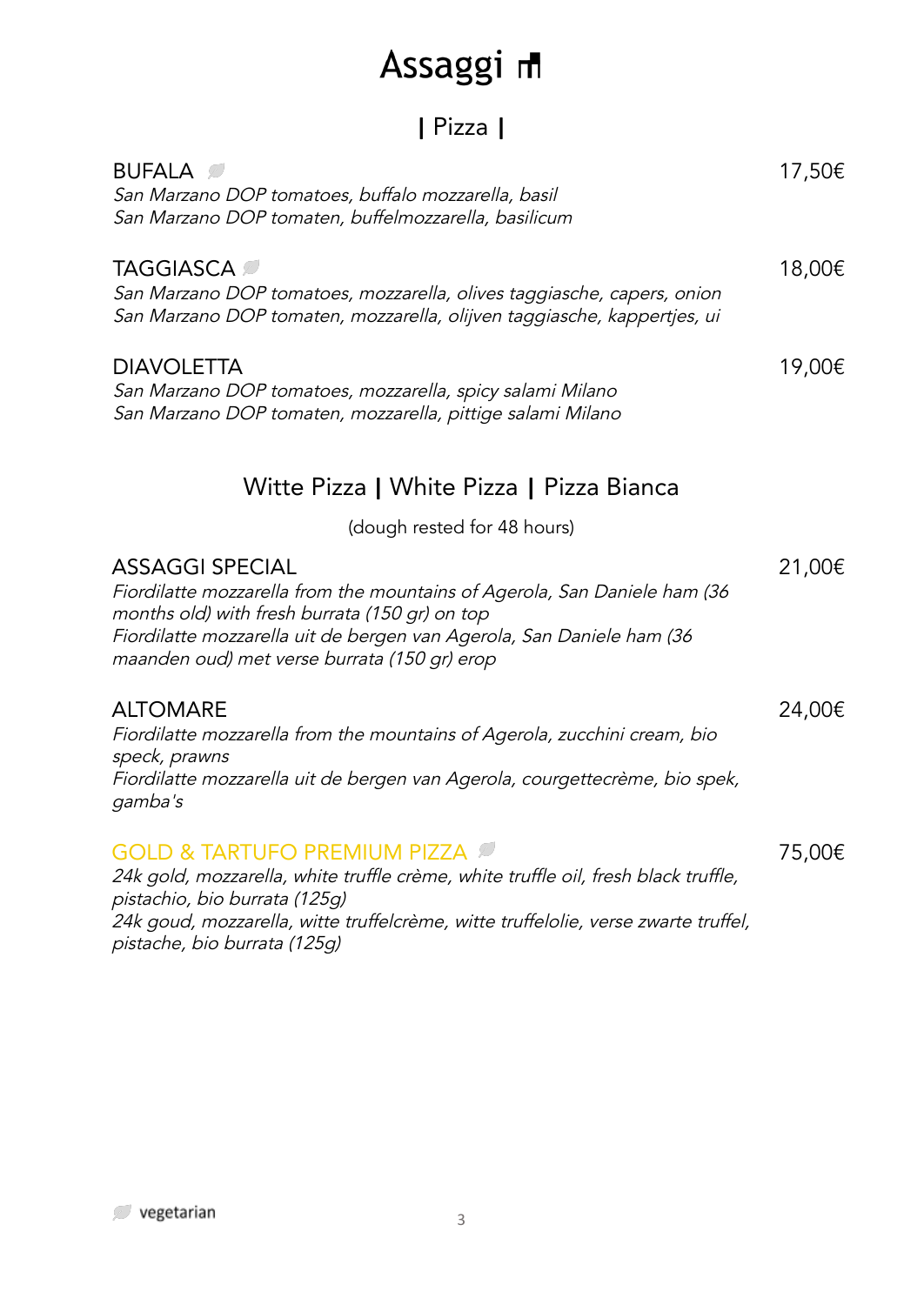#### **|** Pasta **|**

| SPAGHETTI FRESCHI CON PESTO DI ZUCCHINE CON<br><b>GRANELLA DI PISTACCHIO E COLATURA DI BURRATA BIO</b><br>Fresh egg spaghetti with zucchini cream, burrata sauce, pistachio grain, and<br>anchovy breadcrumbs<br>Verse eieren spaghetti met courgette room, burrata saus, pistache graan, en<br>ansjovis paneermeel | 22,50€ |
|---------------------------------------------------------------------------------------------------------------------------------------------------------------------------------------------------------------------------------------------------------------------------------------------------------------------|--------|
| INVOLTINO DI PASTA FRESCA RIPIENO DI FUNGHI MISTI CON<br>LA SUA DEMI GLACE<br>Fresh egg pasta roll filled with mixed mushrooms and bechamel served on a<br>demi-glace sauce<br>Verse eierpasta rol gevuld met gemengde paddenstoelen en bechamelsaus<br>geserveerd op een demi-glace saus                           | 24,00€ |
| SPAGHETTI BIO FRESCHI ALLA CARBONARA DI GUANCIALE<br><b>SENESE</b><br>Fresh Spaghetti alla Carbonara with pork guanciale of Cinta senese and<br>biological eggs<br>Verse Spaghetti alla Carbonara met varkensvlees guanciale van Cinta senese<br>en biologische eieren                                              | 24,00€ |
| TAGLIOLINI ALL' UOVO CON SCOTTATA DI CAPESANTE E SAN<br><b>DANIELE CROCCANTE</b><br>Fresh tagliolini pasta with crispy San Daniele ham, scallops and crustacean<br>bisque cream<br>Verse tagliolini pasta met krokante San Daniele ham, coquilles en crème van<br>schaaldieren bisque                               | 26,00€ |
| <b>RAVIOLI DEL GIORNO</b><br>Ravioli of the day<br>Ravioli van de dag                                                                                                                                                                                                                                               | 21,00€ |

#### RISOTTO DEL GIORNO

Risotto of the day (min <sup>2</sup> ppl) Risotto van de dag (min 2 pers.) Day price Dagprijs